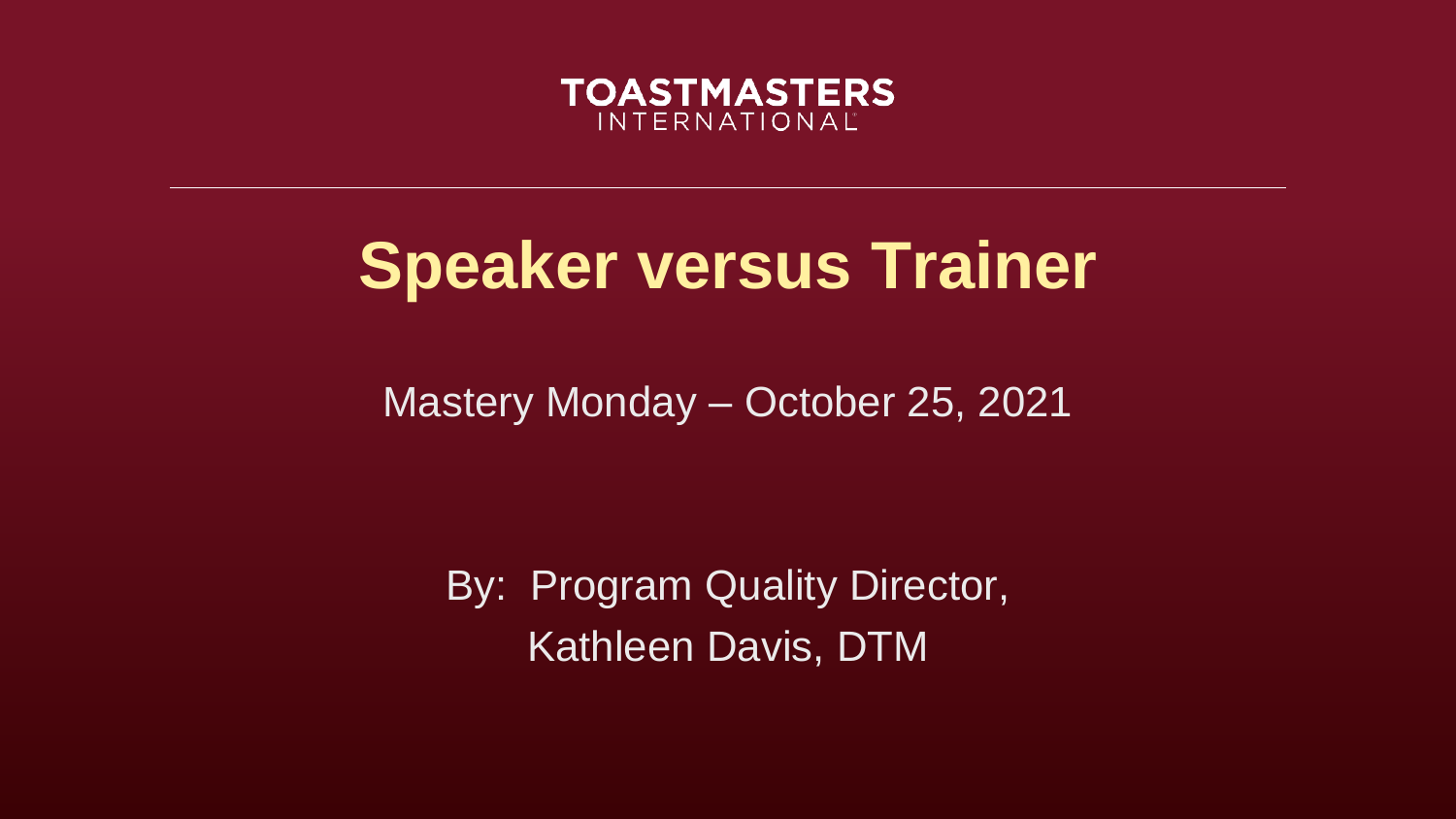

#### **≻Speaker versus Trainer, A** definition

### $\triangleright$ Training

Adult Learning

≻Be in the "Know"

**≻Make it Count** 

To Do or Not to Do

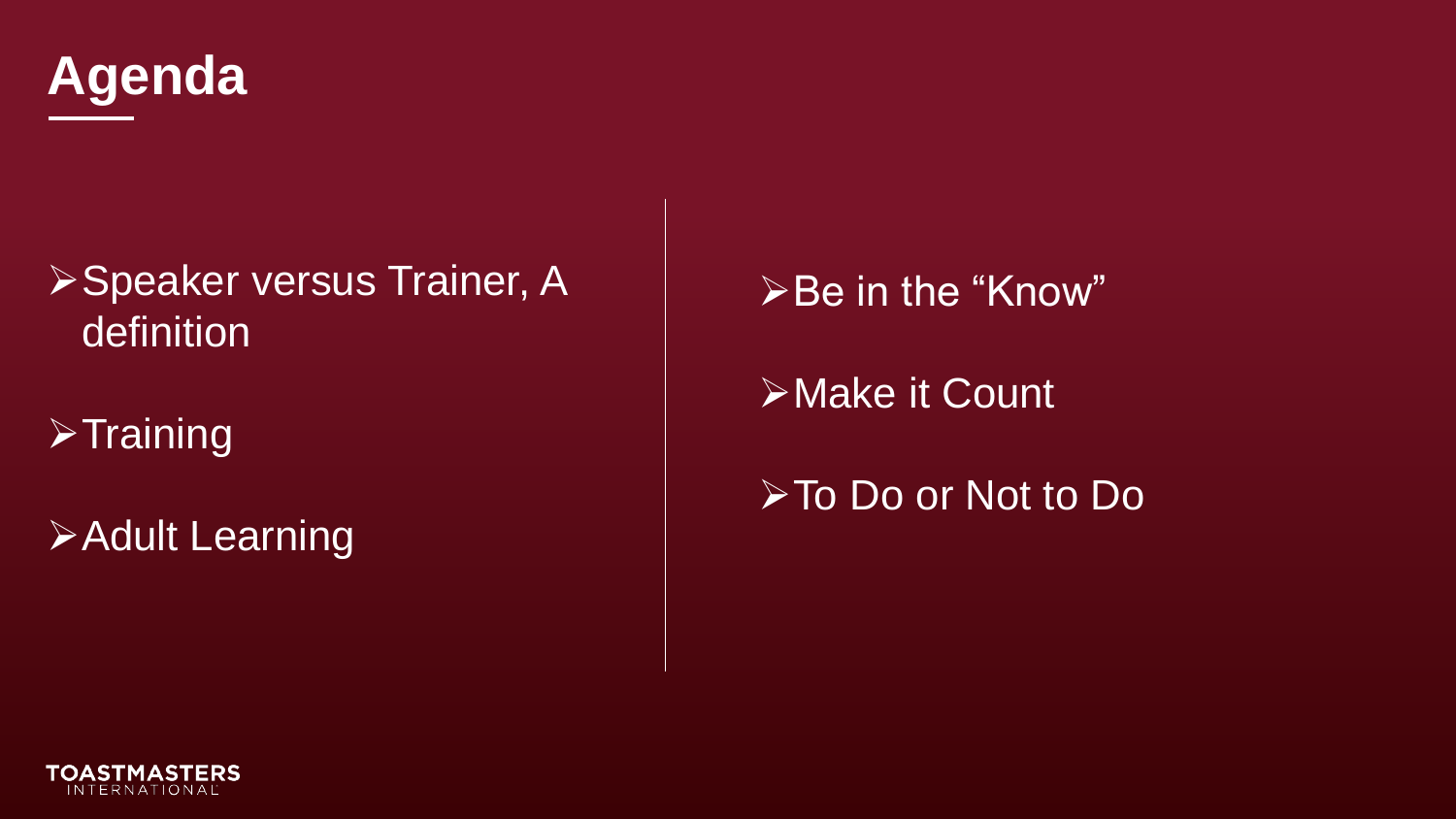

What does a Speaker look like? Sound like? Act like?

What does a Trainer look like? Sound like? Act like?

Are they the same? Different?





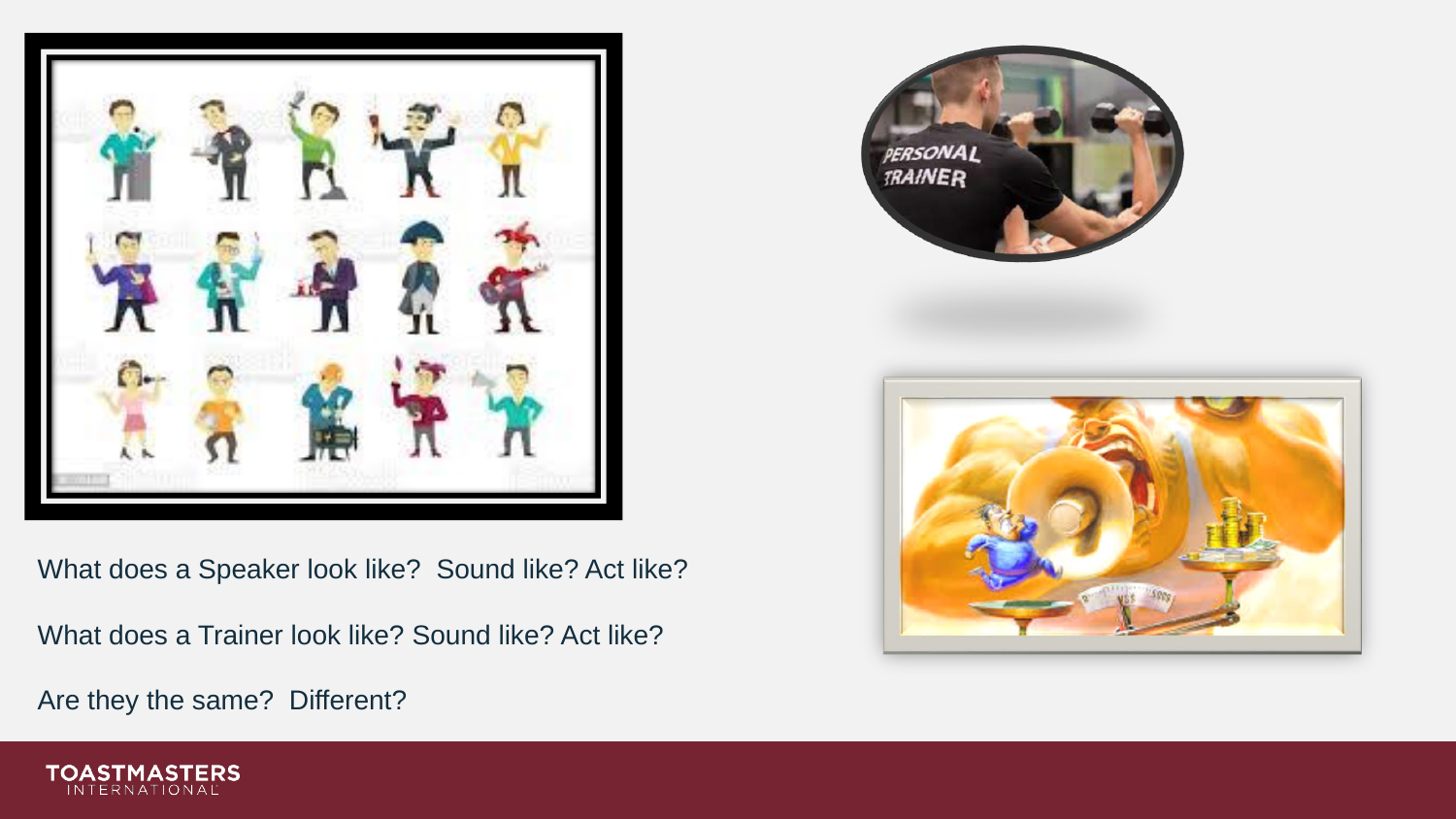#### **Speaker**

Presents information to an audience Uses lecture, stories, and visual aids to present information Introduces ideas to an audience Expects audience to listen quietly as he or she speaks Acts as an entertainer and a source of inspiration

#### **How These Roles Overlap**

Both roles lead a group Both roles present information

Both roles must prepare and understand the material before they present it

#### **Trainer**

Presents information to participants

Uses discussion and group activities to present information

Helps participants learn and develop new skills

**Expects participants** to become actively involved in the training session

> Acts as a coach and facilitator

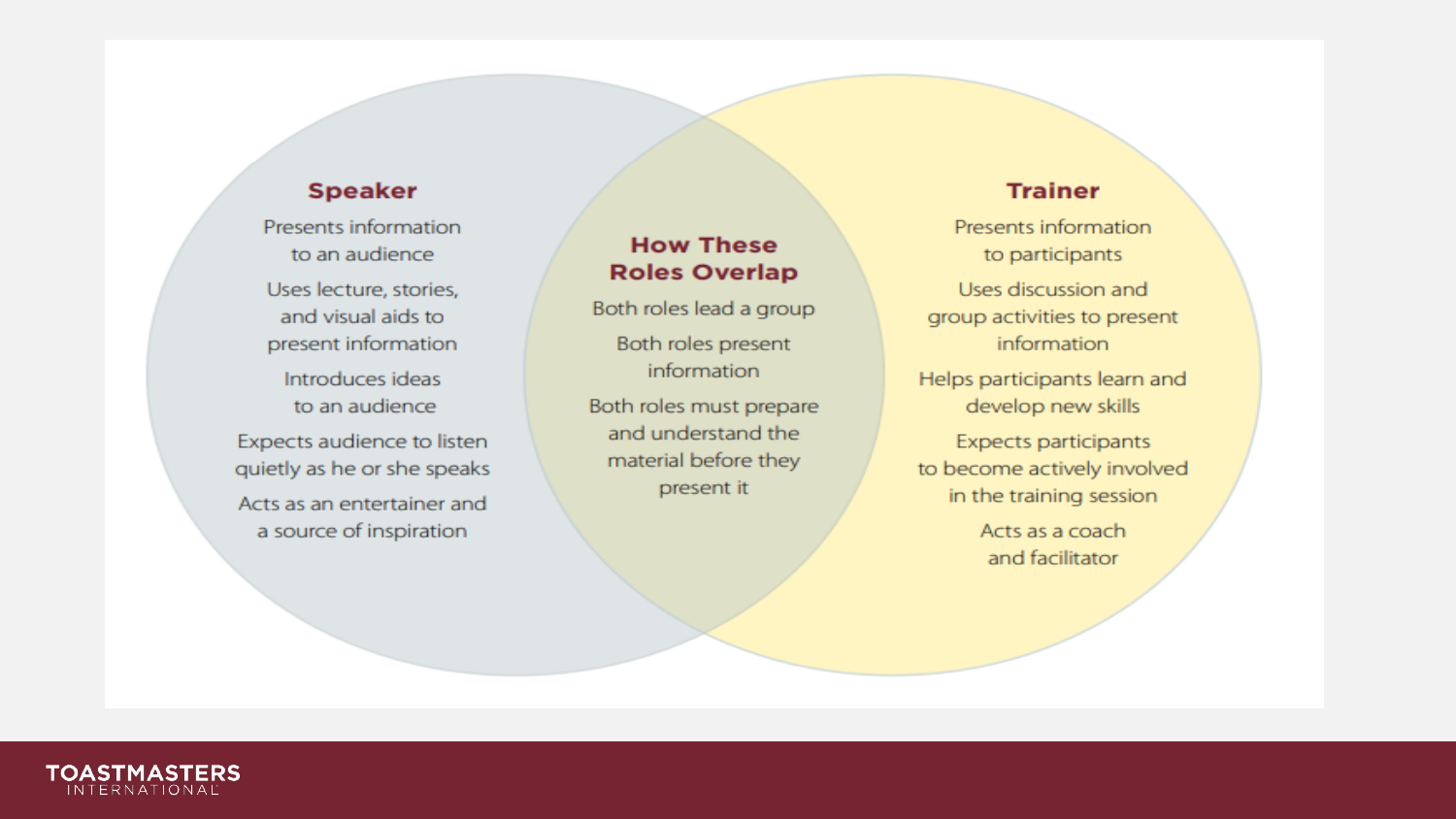### **How do we Train the Trainer?**













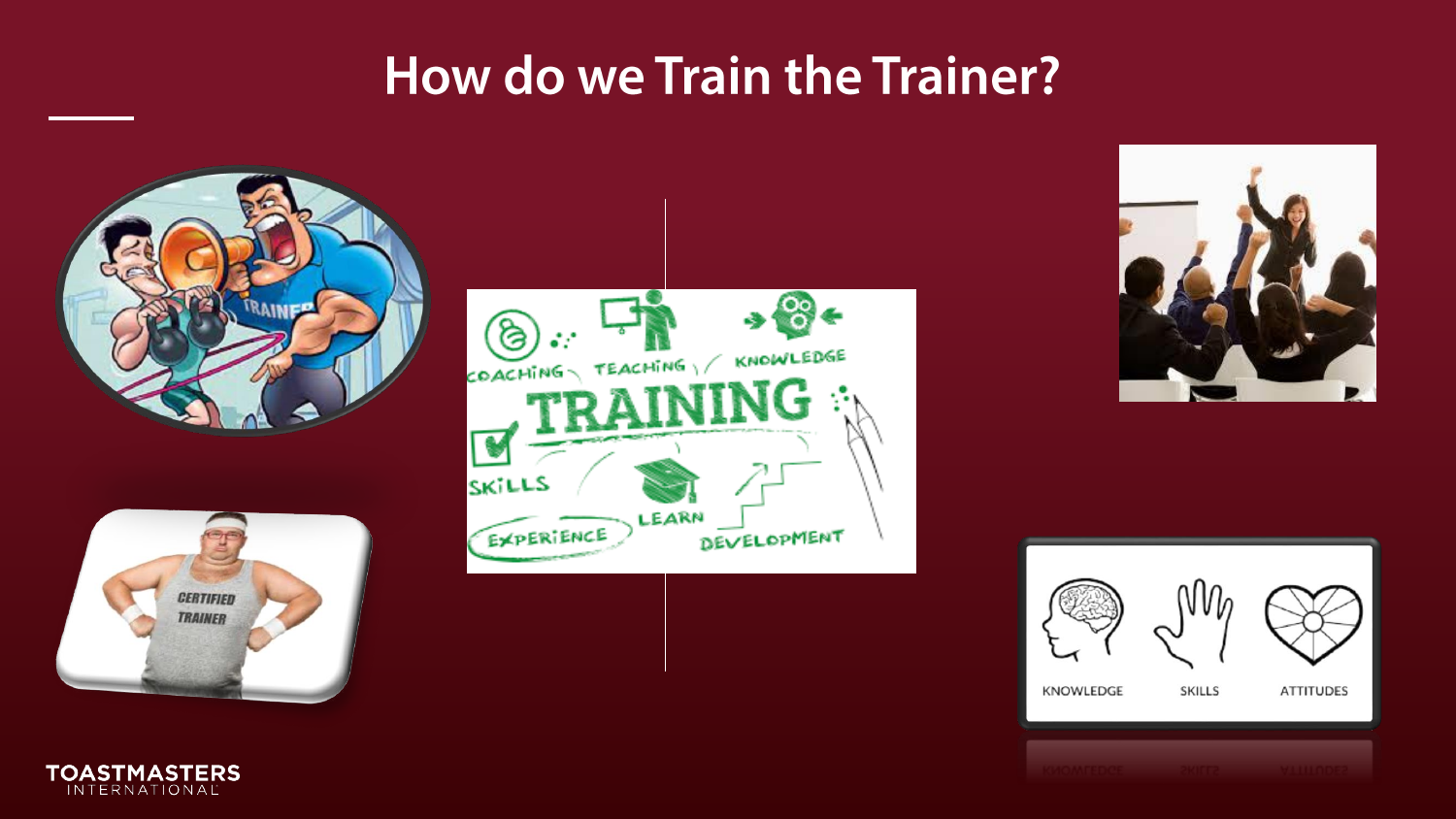### How Adults Learn

#### **Adults Like to…**

Understand the Purpose

Make their own Decisions

Share their Experiences

Apply new information to real-life situations

Feel Motivated

**How to Accommodate this Learning Style**

Explain the purpose. How to use the skill.

Create learning environment.

Facilitate learning exercises

Provide real-life examples

Praise Participants

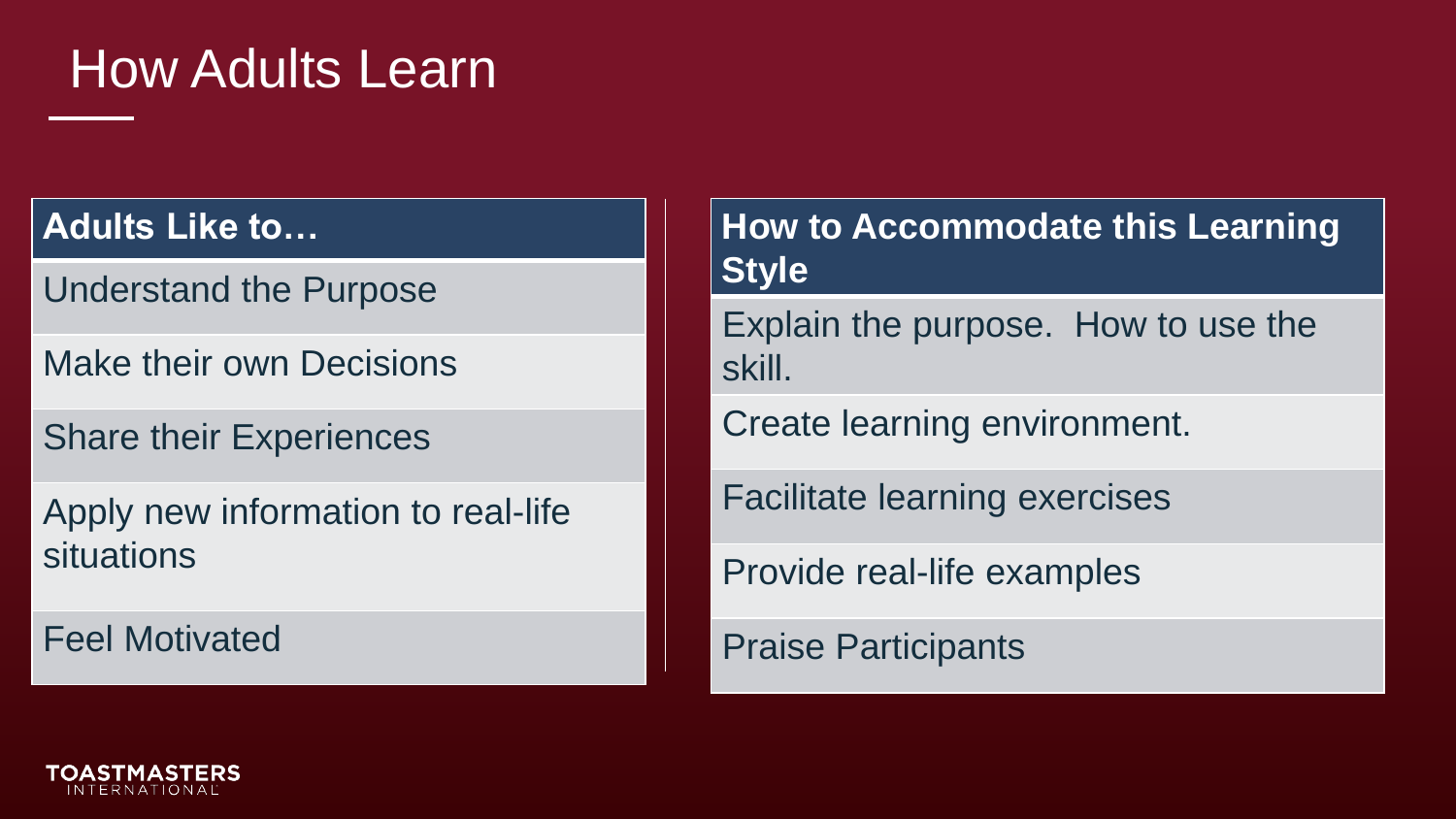### **Prepare for Training ~ be in the "know"**

### $\triangleright$ Know the Participants

- $\triangleright$ Know the Material
- $\triangleright$ Know the Visual Aids
- $\triangleright$ Know the Timing

### $\triangleright$ Know the Environment



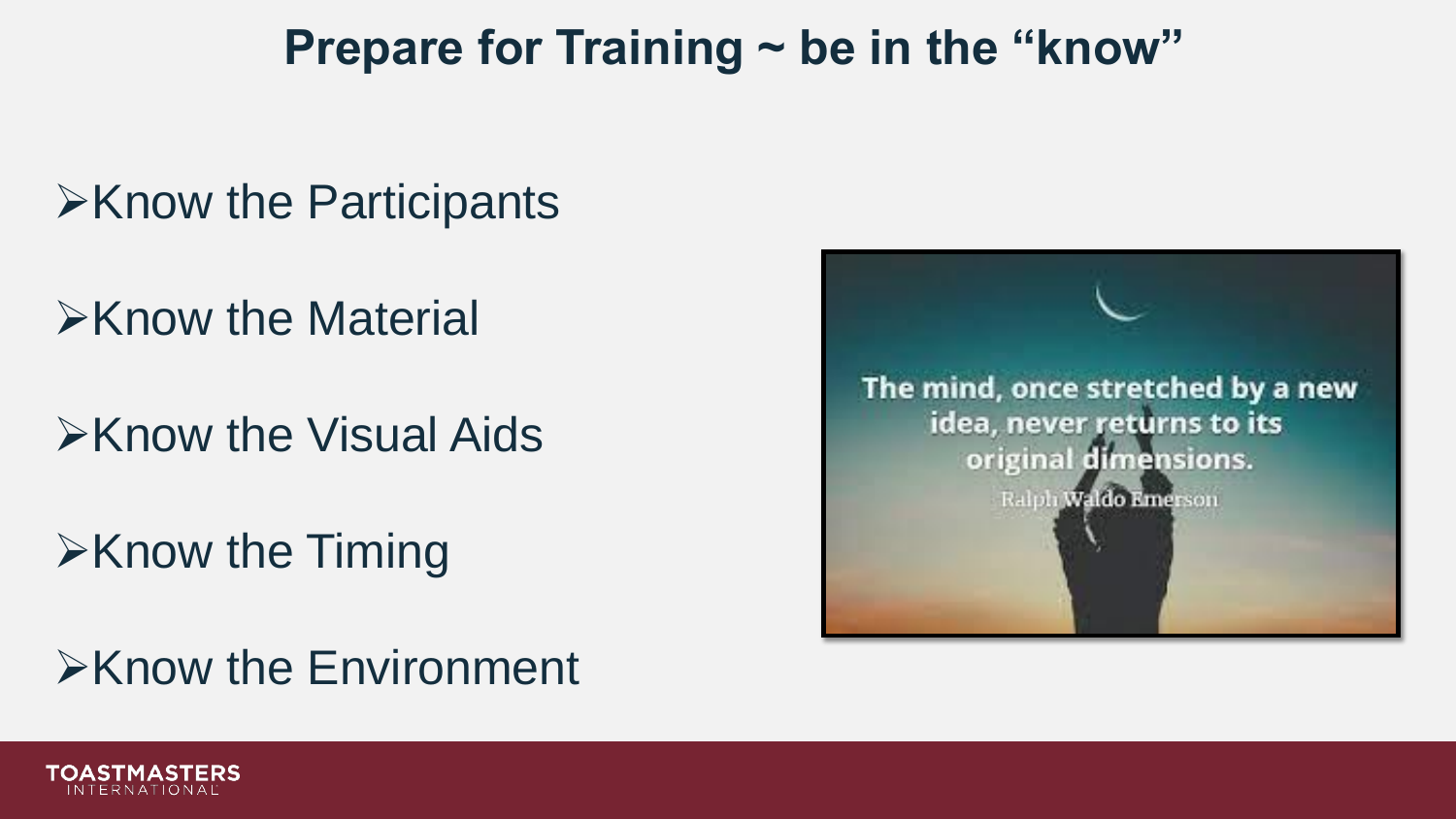

- **≻ Communicate Purpose**
- Demonstrate Understanding
- **≻ Present Agenda**
- **► Promote Benefits**
- **≻ Share Training Topics**
- **≻ Review Topics**

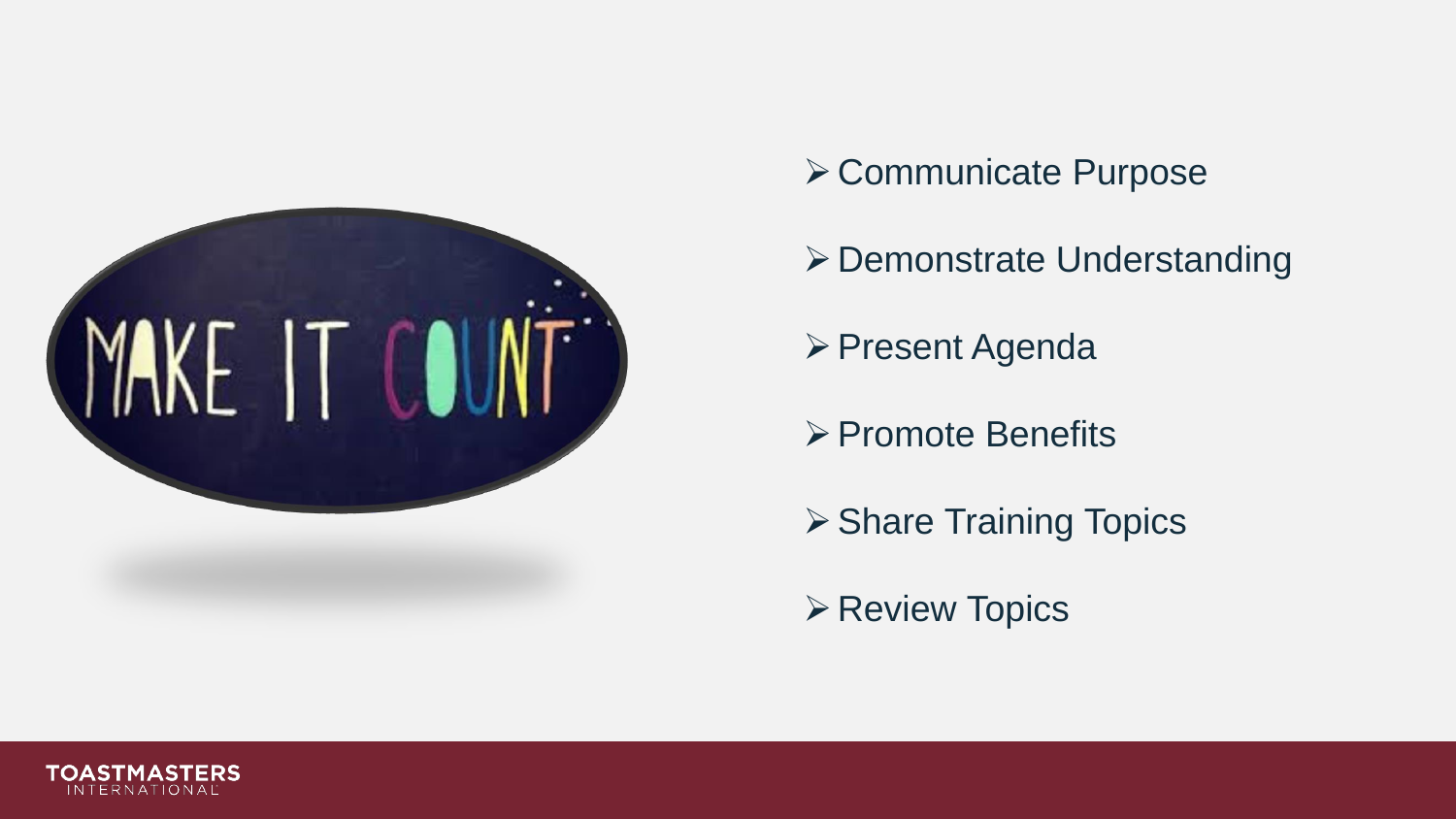#### **DO**

#### Introduce Yourself

Use Humor

Ask the Participants Questions

Build skill at effective questioning

Share your experiences

Show respect and concern for people

DO, or DO

#### **DON'T**

Turn your back to the participants

Take yourself too seriously

Rush through the training session

Provide all the answers yourself

Lecture excessively

Believe you are the only expert in the room

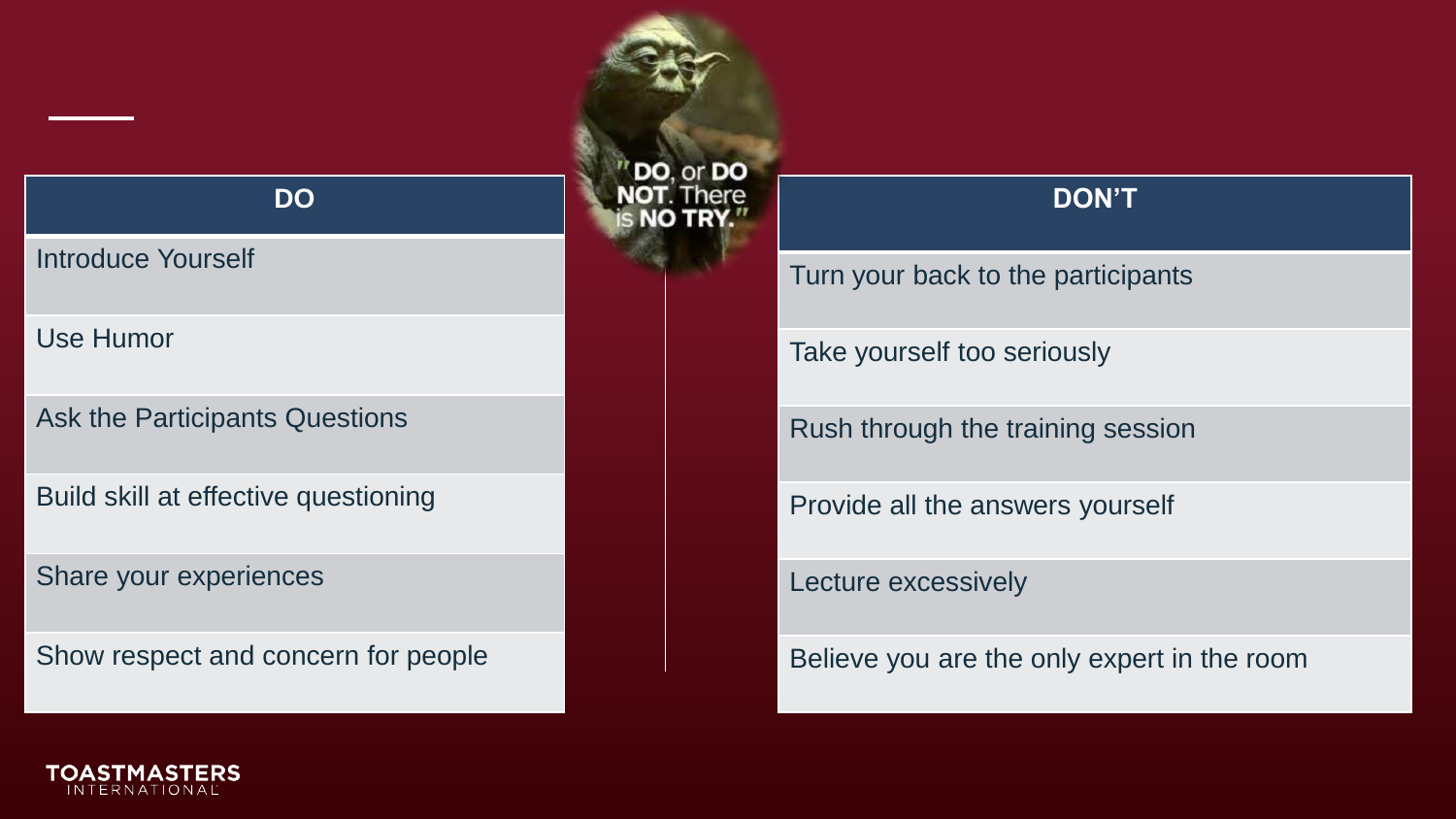

#### Items Covered:

- Difference between Speaker and Trainer
- $\checkmark$  How to Train the Trainer
- $\checkmark$  Adult Learning
- $\checkmark$  Be in the "Know"
- $\checkmark$  Make it Count
- Do or Don't

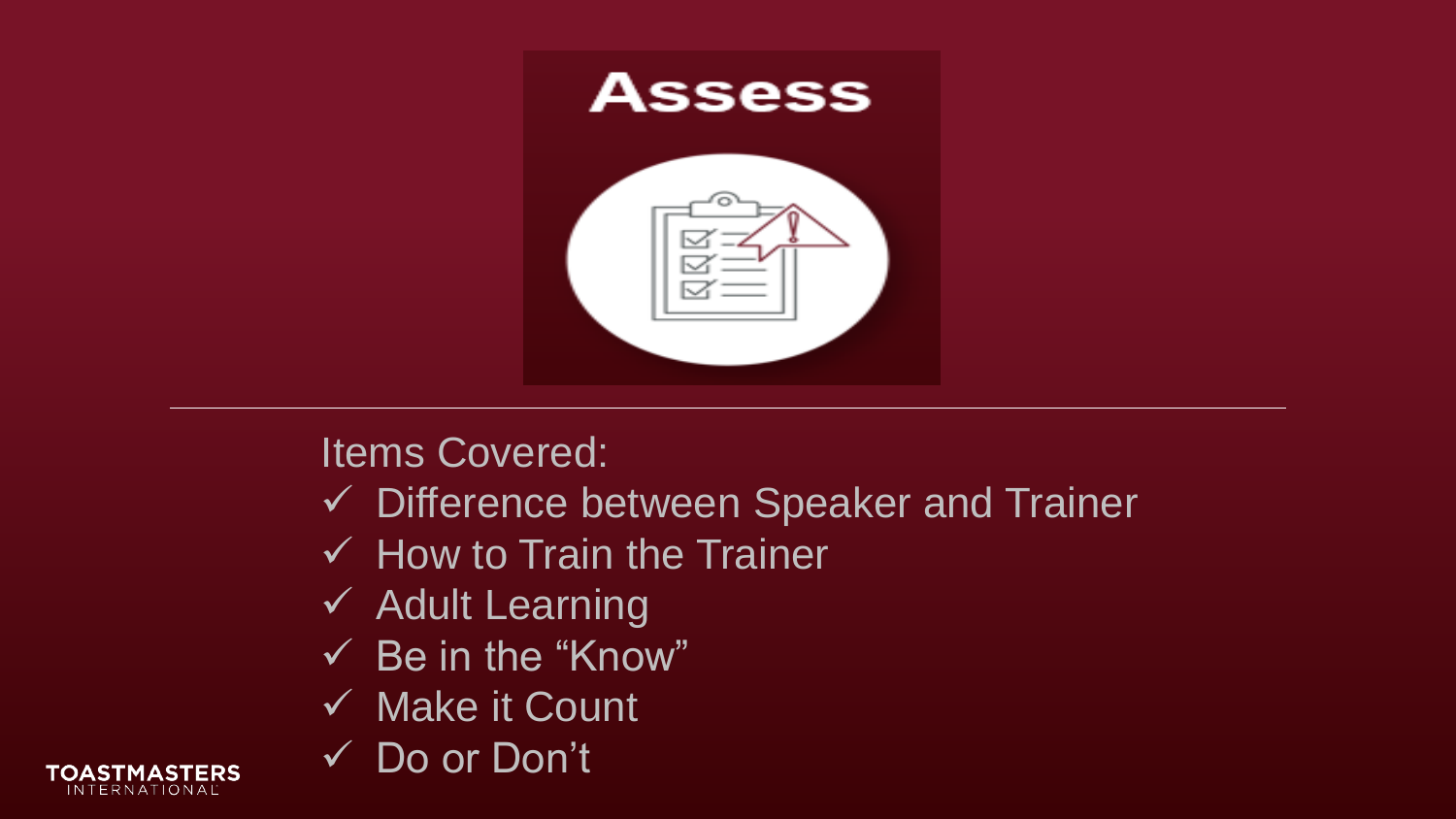

## **What is one thing you learned from this session?**

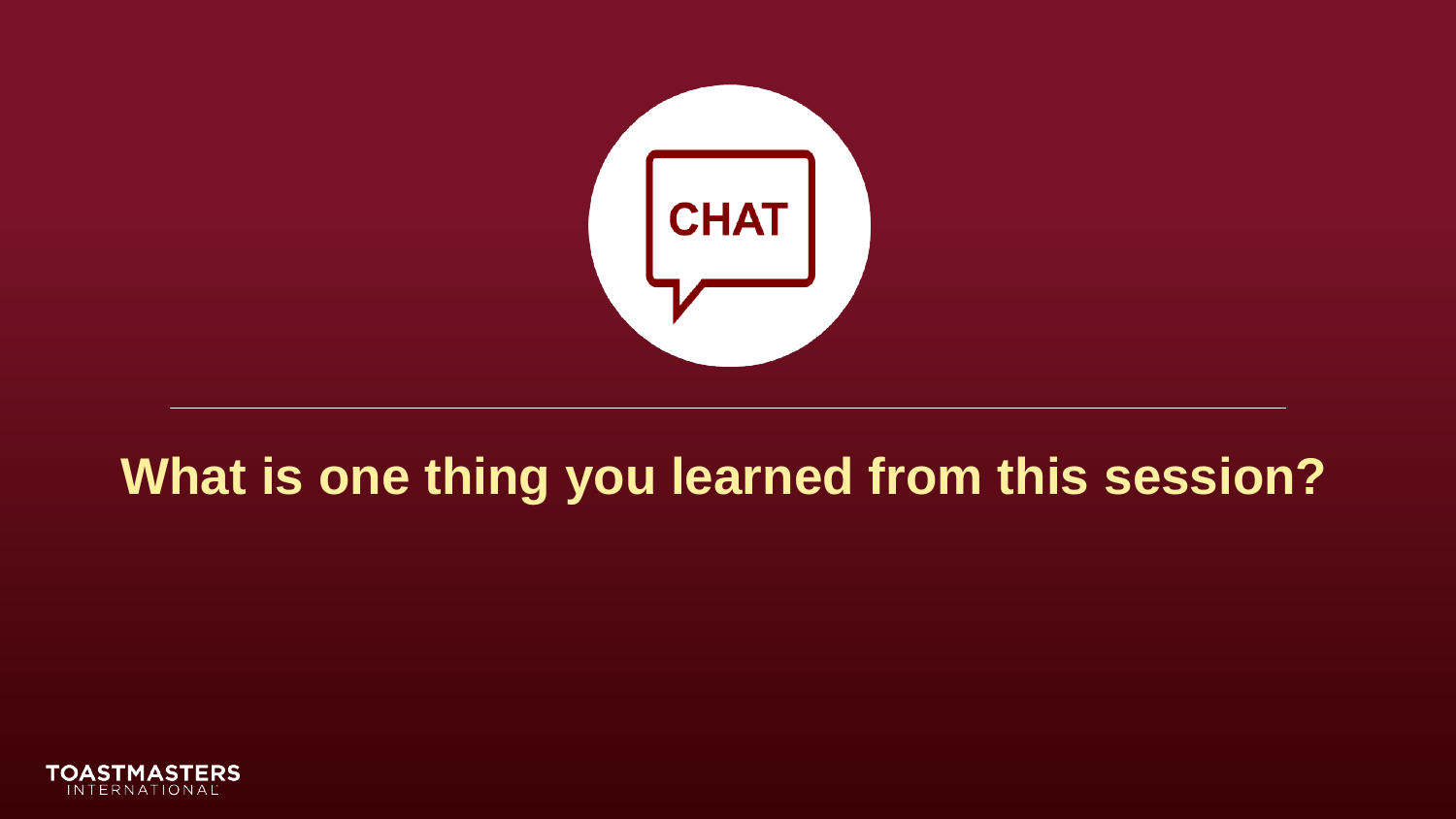

# For further questions  $\sim$

# **Kathleen Davis, DTM** tmkatdavis@gmail.com 703.439.8721